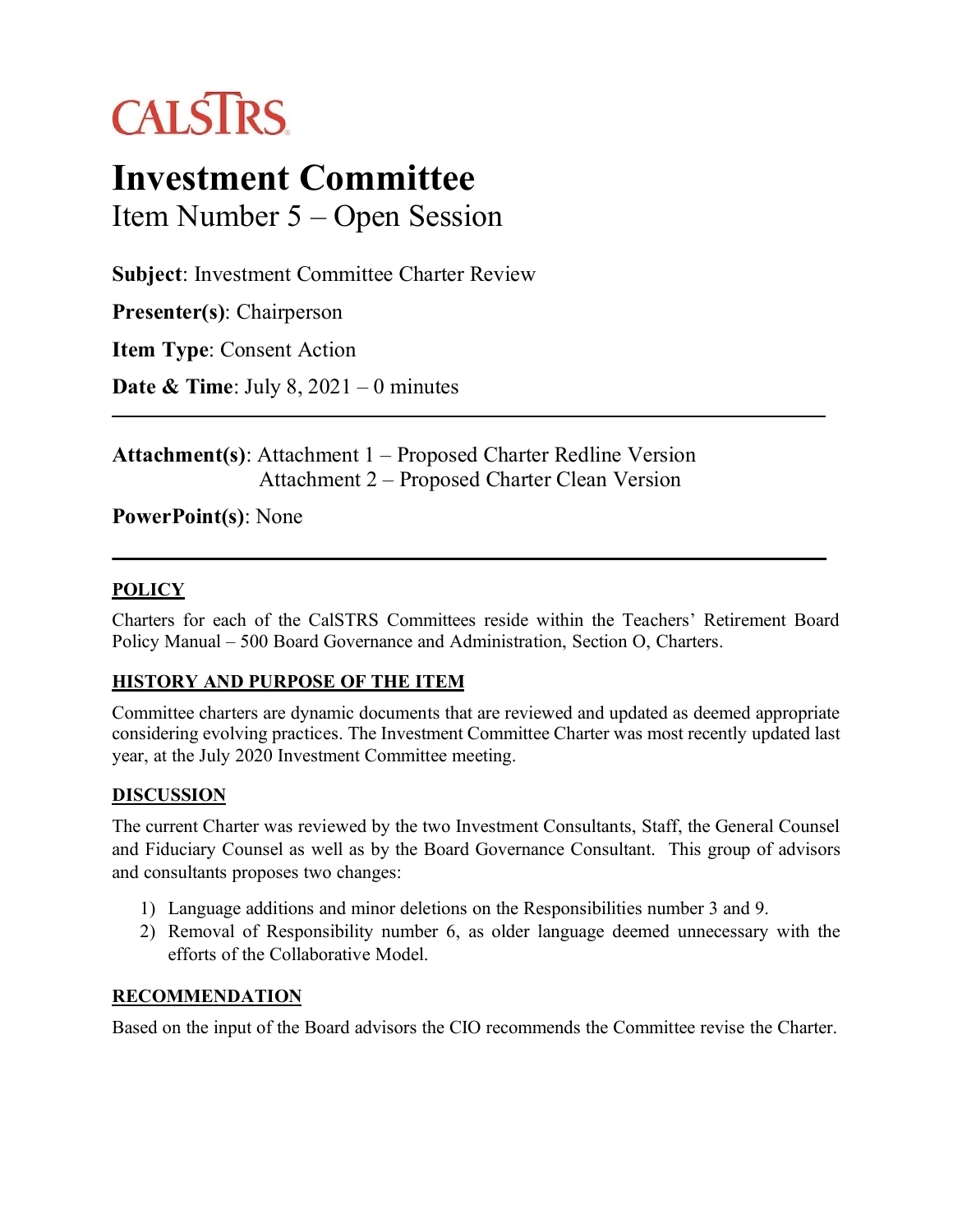#### Attachment 1 Investment Committee - Item 5 July 8, 2021 Page 1

#### **TEACHERS' RETIREMENT BOARD**

#### **INVESTMENT COMMITTEE CHARTER**

#### **INTRODUCTION**

The Investment Committee has been established by the Teachers' Retirement Board to oversee all matters relating to the investment of the System's assets and investment management. The Committee is charged to oversee the System's assets for the exclusive purpose of providing benefits to the participants and their beneficiaries within the System and to maximize the financial stability of the System in an efficient and cost-effective manner. The Committee members will carry out their duties with the care, skill, prudence, and diligence of a prudent person acting in asimilar institutional investment Board member capacity and strive to follow sound policies and procedures that enhance informed, fair, and open decision making.

The Committee's role is to set the investment objectives and policies of the State Teachers' Retirement Plan and the fund options of the Pension2® Defined Contribution assets, and to prudently delegate responsibility and authority for executing its objectives and implementing its policies, while exercising continued oversight.

#### AUTHORITY

To consider and act finally on all matters relating to theCalSTRS investment portfolios.

#### COMPOSITION

The Committee shall be composed of all Board members.

#### MEETINGS

The Committee will generally meet at each regularly scheduled Board meeting and otherwise on an as-needed basis as determined by the Committee Chair in consultation with the Chair of the Board.

#### RESPONSIBILITIES

The Investment Committee shall have responsibility for the following:

- 1. Determining the System's overall investment objectives for the various plans, risk tolerance and performance standards in accordance with the California Constitution and the Teachers' Retirement Law.
- 2. Determining the asset allocation of the State Teachers' Retirement Plan, including consideration of asset classes and sub-classes not currently utilized.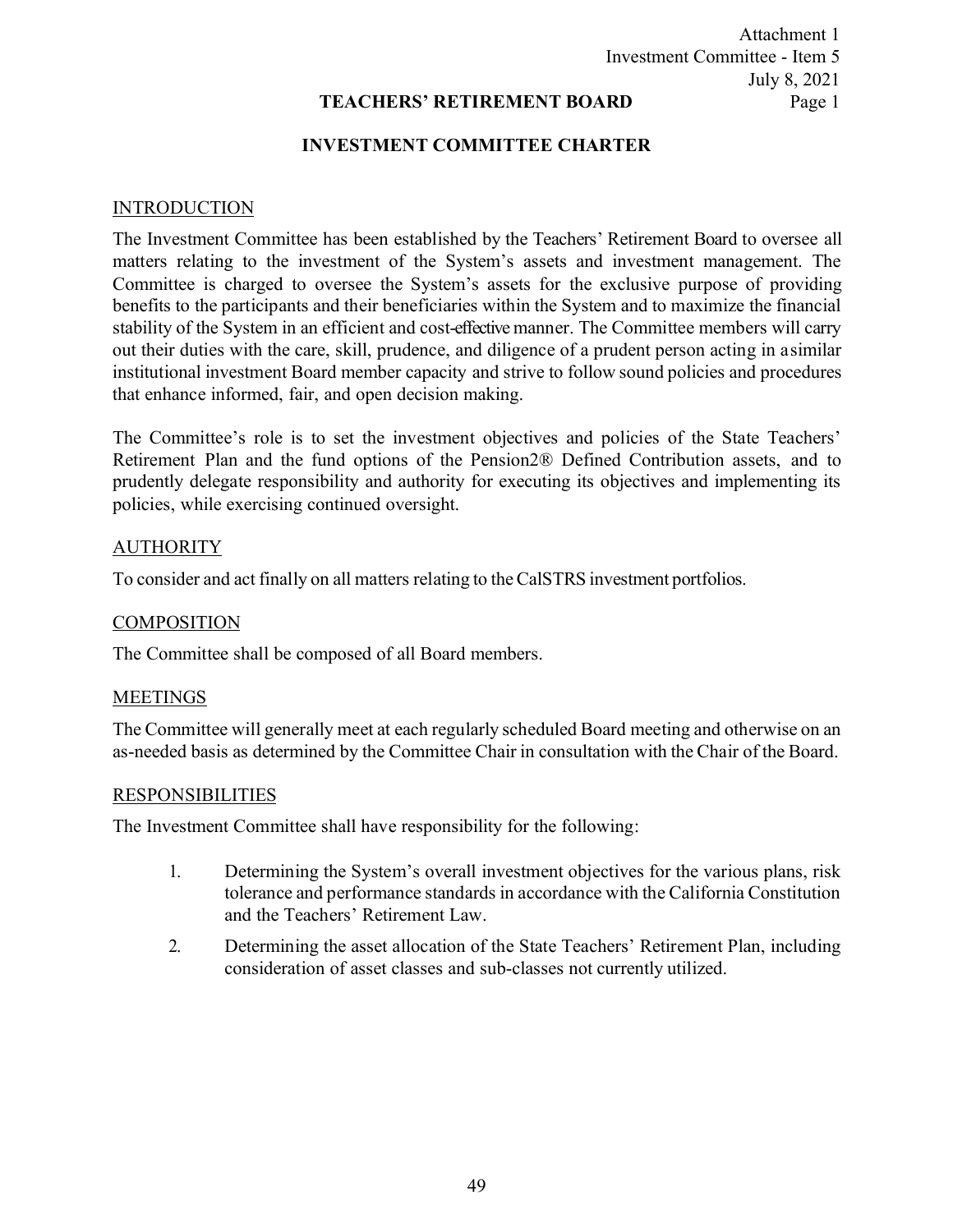- 3. Determining the overall State Teachers' Retirement Plan Investment Policy and Management Plan as well as asset class, setting risk budgets, and program investment policies, including the Pension2® Investment Policy.
- 4. Monitoring the performance of the State Teachers' Retirement Plan investment portfolio as a whole as well as the performance of each asset class, including the performance of internal and external investment managers, and reviewing periodic reports from investment staff as well as external consultants, advisors, and investment managers.
- 5. Establishing and monitoring appropriate delegations of authority and responsibility, including levels of staff delegation with respect to investment transactions in the various asset classes of the State Teachers' Retirement Plan and Pension2 plans.
- 6. Determining the relative amount of internal and external management for theState Teachers' Retirement Plan.
- 7. Monitoring the direct and indirect costs of all the investment programs and subsectors.
- 8. Determining and ensuring compliance with the appropriate reporting standards and time horizons.
- 9. Monitoring the compliance of CalSTRS investments with applicable investment policies and investment resolutions, including those regarding environmental, social and governance risks and the System's corporate governance investment policies.
- 10. Reviewing emerging and significant risks specific to the area of responsibility of the Committee and report those risks to the Board.
- 11. Engaging in long-range succession planning and determining the procedures for the selection of the Chief Investment Officer.
- 12. Evaluating the performance of the Chief Investment Officer annually and determining compensation adjustments, if any. Through the Committee Chair and Vice-Chair, engaging in a mid-year performance discussion with the Chief Investment Officer.
- 13. Selecting and engaging with investment consultants and counsel as necessary to assist the Committee in carrying out its responsibilities.
- 14. Directing, monitoring and evaluating the work of investment consultants to optimize the value of the services provided.
- 15. Evaluating and monitoring the Committee's own performance and effectiveness in the spirit of good governance and continuous improvement.
- 16. Developing an annual workplan of routine and strategic items, including ongoing education on matters that impact the investment portfolio, to guide the Committee's focus and individual meeting agendas.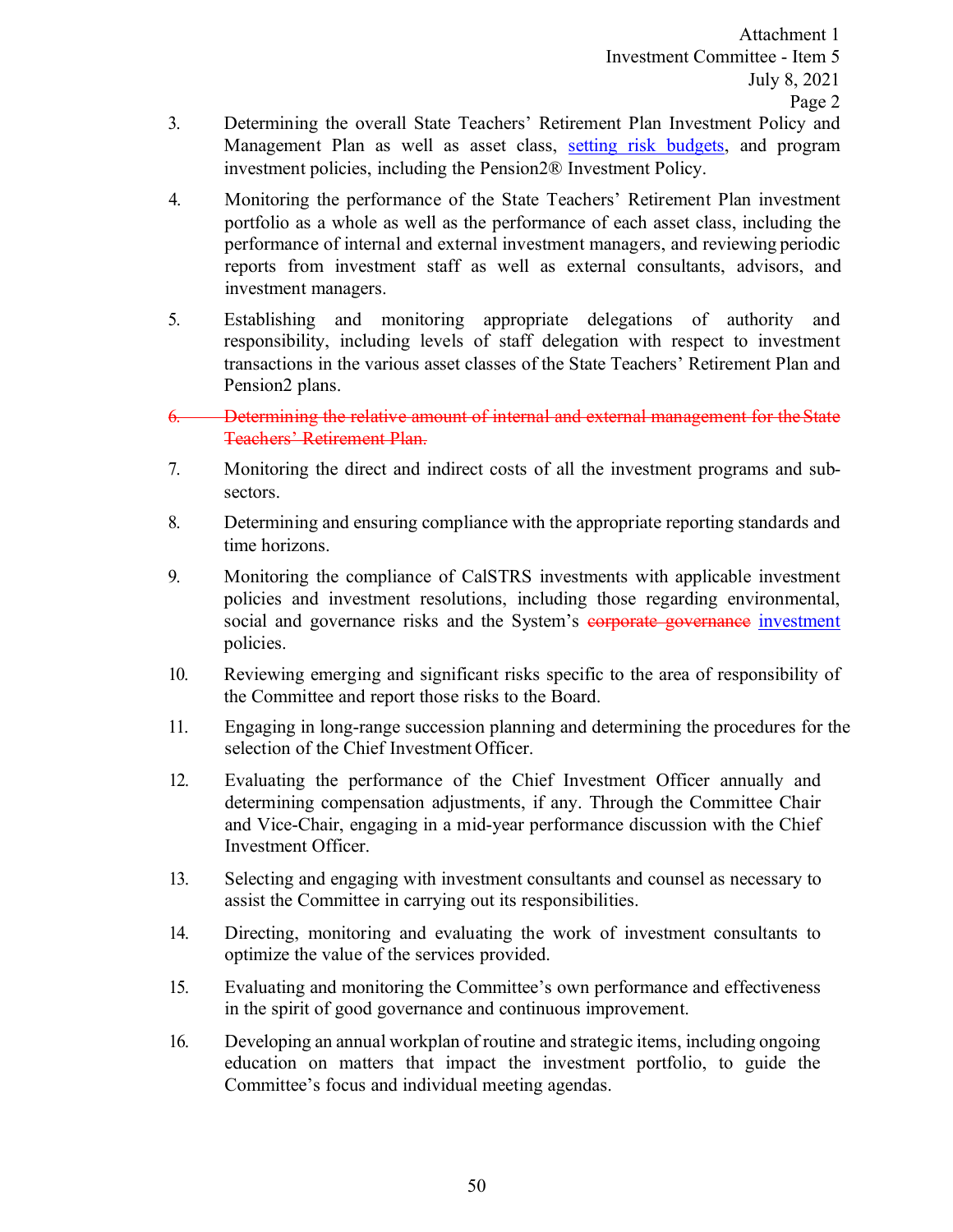*Amended July 14, 2005 Amended to reflect reference to ESG Policy on April 2, 2009 Amended to reflect the full Corp Gov Committee and Legislation Committee on June 3, 2010 Amended to reincorporate Corporate Governance mandate on June 6, 2012 Amended to align the charter to the board's Risk Management Policy on February 6, 2014 Amended to reflect addition of the Pension2 program on April 3-4, 2014 Amended to reflect current responsibilities and practices, July 15, 2020 Amended to adjust delegation and add risk budgets, July 8, 2021*  Attachment 1 Investment Committee - Item 5 July 8, 2021 Page 3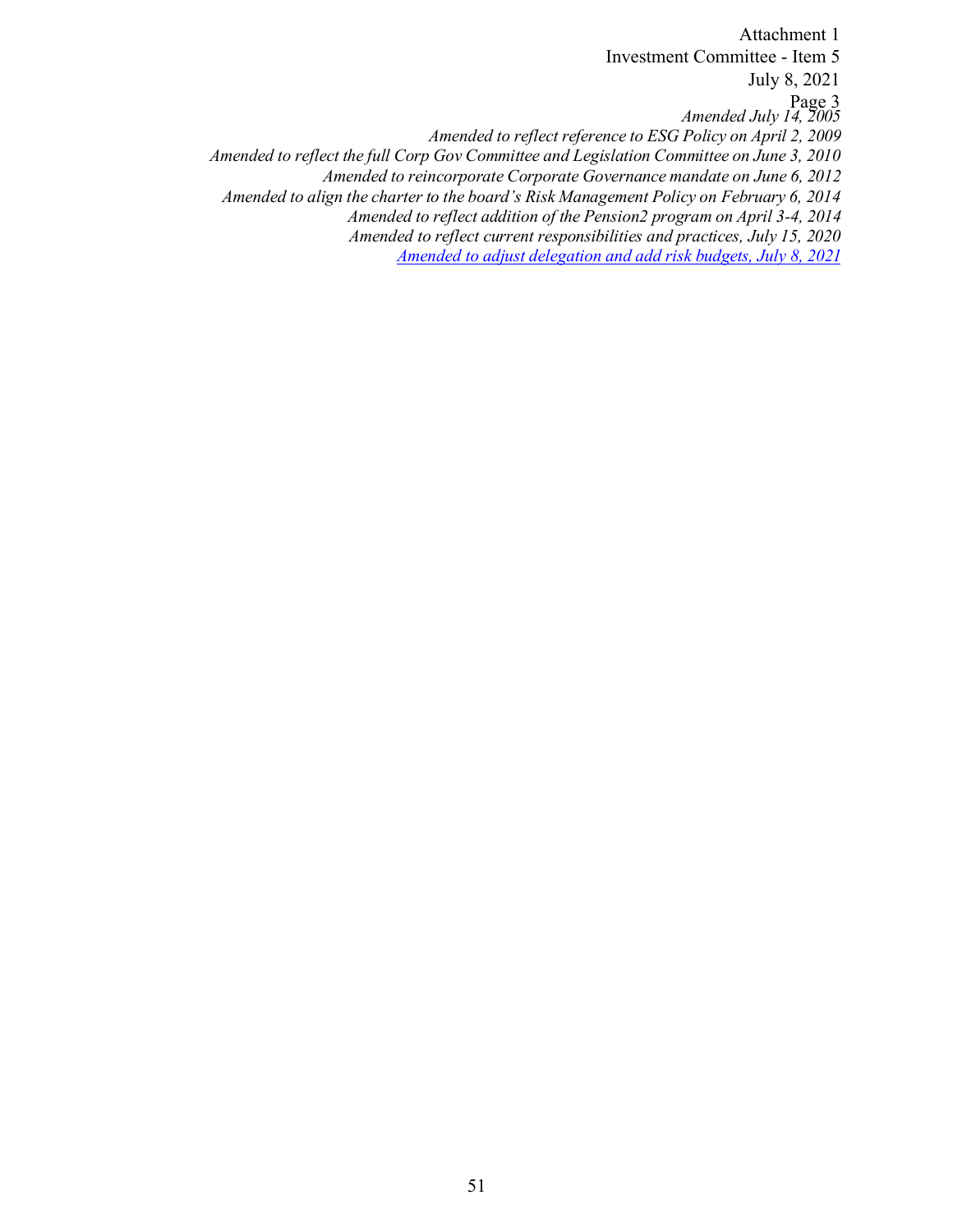Attachment 2 Investment Committee - Item 5 July 8, 2021 Page 1

#### **TEACHERS' RETIREMENT BOARD**

#### **INVESTMENT COMMITTEE CHARTER**

#### **INTRODUCTION**

The Investment Committee has been established by the Teachers' Retirement Board to oversee all matters relating to the investment of the System's assets and investment management. The Committee is charged to oversee the System's assets for the exclusive purpose of providing benefits to the participants and their beneficiaries within the System and to maximize the financial stability of the System in an efficient and cost-effective manner. The Committee members will carry out their duties with the care, skill, prudence, and diligence of a prudent person acting in asimilar institutional investment Board member capacity and strive to follow sound policies and procedures that enhance informed, fair, and open decision making.

The Committee's role is to set the investment objectives and policies of the State Teachers' Retirement Plan and the fund options of the Pension2® Defined Contribution assets, and to prudently delegate responsibility and authority for executing its objectives and implementing its policies, while exercising continued oversight.

#### AUTHORITY

To consider and act finally on all matters relating to theCalSTRS investment portfolios.

#### **COMPOSITION**

The Committee shall be composed of all Board members.

#### MEETINGS

The Committee will generally meet at each regularly scheduled Board meeting and otherwise on an as-needed basis as determined by the Committee Chair in consultation with the Chair of the Board.

#### RESPONSIBILITIES

The Investment Committee shall have responsibility for the following:

- 1. Determining the System's overall investment objectives for the various plans, risk tolerance and performance standards in accordance with the California Constitution and the Teachers' Retirement Law.
- 2. Determining the asset allocation of the State Teachers' Retirement Plan, including consideration of asset classes and sub-classes not currently utilized.
- 3. Determining the overall State Teachers' Retirement Plan Investment Policy and Management Plan as well as asset class, setting risk budgets, and program investment policies, including the Pension2® Investment Policy.
- 4. Monitoring the performance of the State Teachers' Retirement Plan investment portfolio as a whole as well as the performance of each asset class, including the performance of internal and external investment managers, and reviewing periodic reports from investment staff as well as external consultants, advisors, and investment managers.